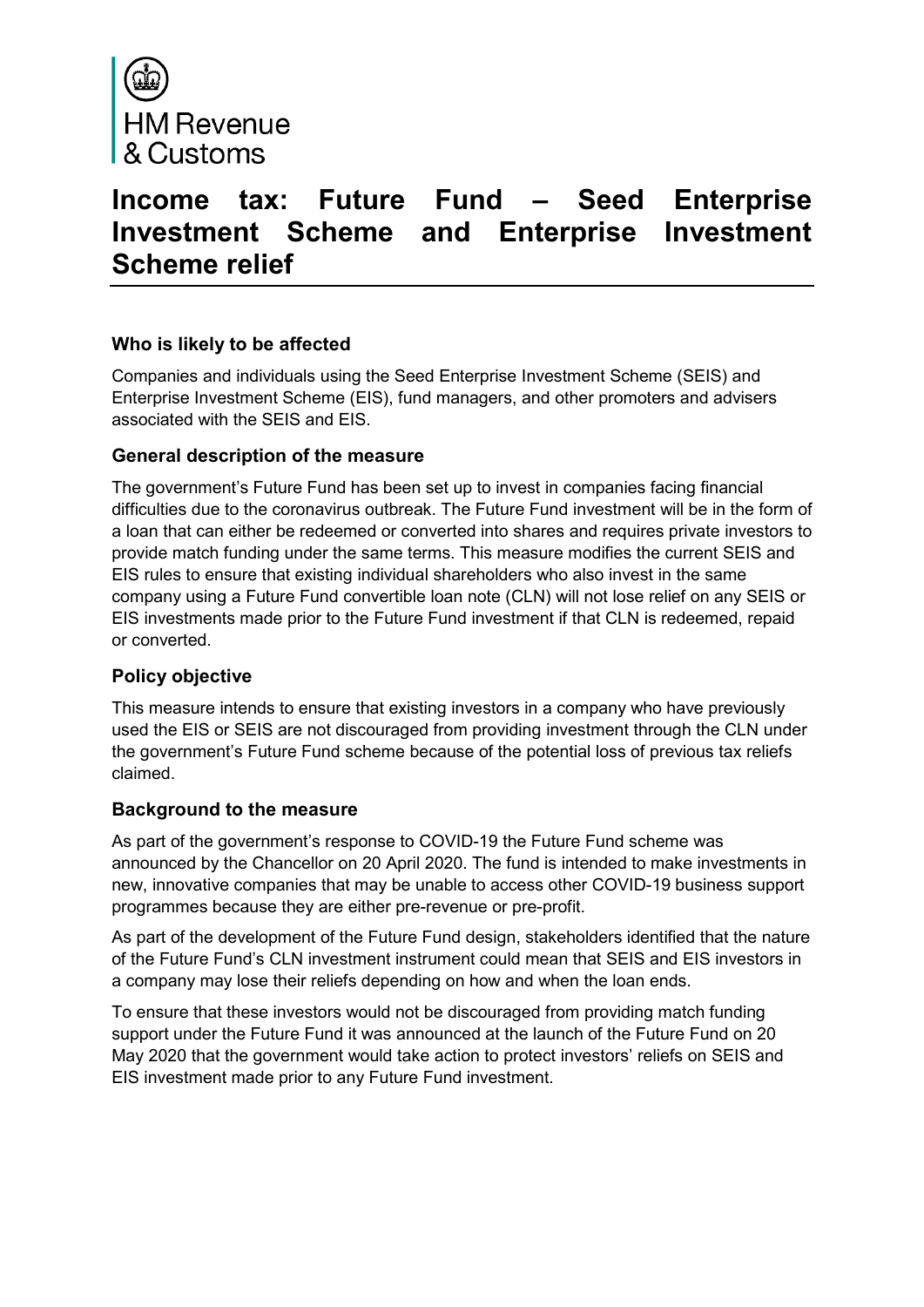# **Detailed proposal**

# **Operative date**

This measure will have effect on or after 20 May 2020.

# **Current law**

Part 5 Income Tax Act (ITA) 2007 and Schedule 5B of the Taxation of Chargeable Gains Act (TCGA) 1992 contain the rules for the EIS and part 5A ITA 07 and Schedule 5BB TCGA 1992 contain the rules for the SEIS. These rules contain provisions that withdraw relief in particular circumstances where an investor receives value from the company.

## **Proposed revisions**

Legislation will be introduced in Finance Bill 2020 to modify the "value received" provisions in the ITA and TCGA so that the redemption, repayment or conversion of a CLN will not restrict the relief given in relation to preceding EIS or SEIS qualifying investments.

## **Summary of impacts**

## **Exchequer impact (£m)**

| 2020 to 2021 |     | 2021 to 2022   2022 to 2023   2023 to 2024 |     | 2024 to 2025 2025 to 2026 |  |
|--------------|-----|--------------------------------------------|-----|---------------------------|--|
| nil          | nil | nıl                                        | nıl |                           |  |

This measure is not expected to have an Exchequer impact.

# **Economic impact**

This measure is not expected to have any significant economic impacts.

#### **Impact on individuals, households and families**

This measure is expected to have an impact on those individuals, in particular 'business angels', who have invested in a company using the SEIS and EIS and may be considering a further investment in the company as part of the Future Fund. These individuals are a minority of the approximately 40,000 investors who use the SEIS and EIS annually. This measure amends the current SEIS and EIS rules to ensure that individual investors who also invest in the same company using a Future Fund CLN will not lose relief on any SEIS or EIS investments made prior to the Future Fund investment when that loan ends. Customer experience is expected to remain broadly the same as this measure does not change how individuals interact with HMRC.

The measure is not expected to impact on family formation, stability or breakdown.

#### **Equalities impacts**

It is not anticipated that there will be impacts on those in groups sharing protected characteristics.